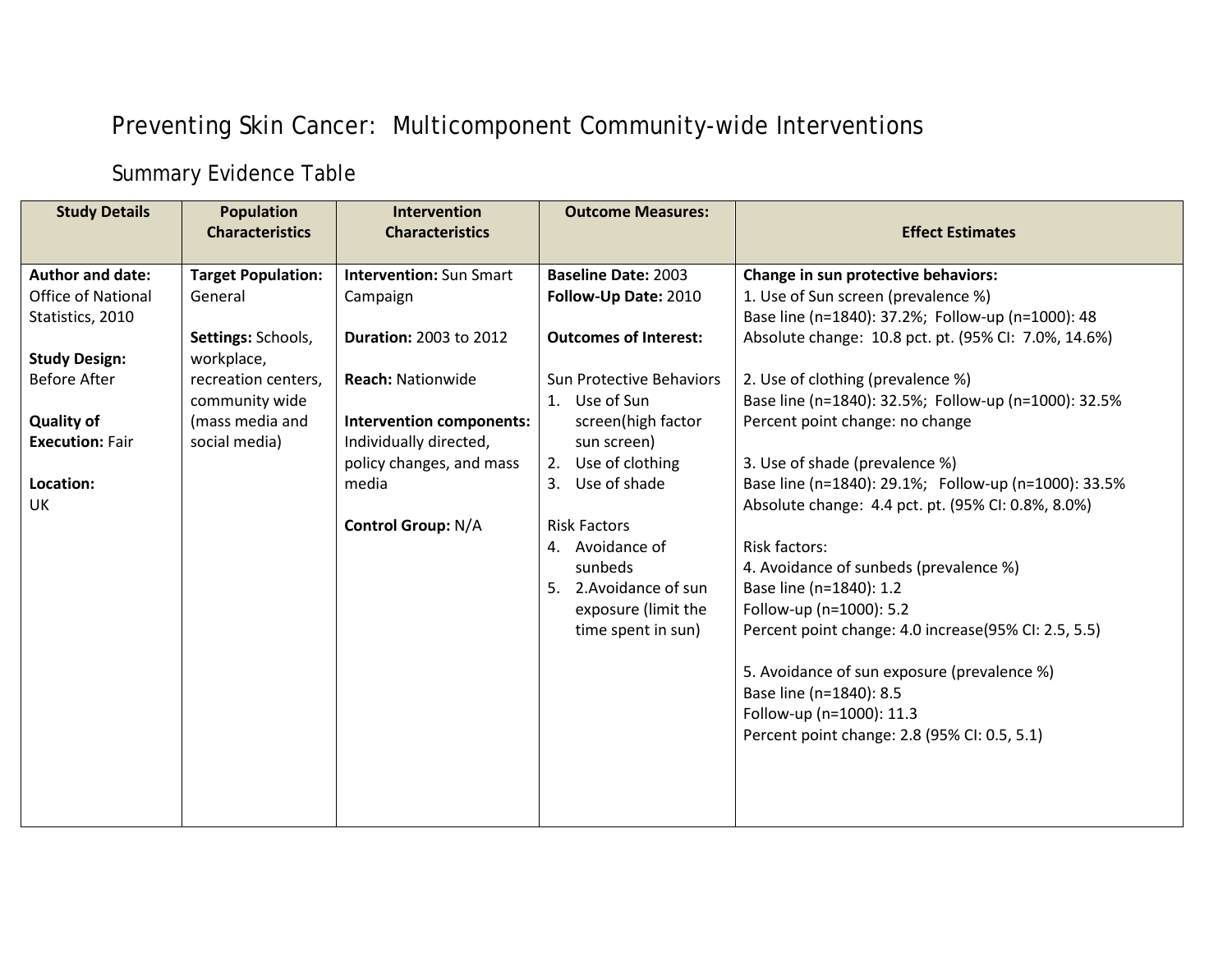| <b>Study Details</b>    | <b>Population</b>                       | <b>Intervention</b>            | <b>Outcome Measures:</b>                           | <b>Effect Estimates</b>                                                                                                            |
|-------------------------|-----------------------------------------|--------------------------------|----------------------------------------------------|------------------------------------------------------------------------------------------------------------------------------------|
|                         | <b>Characteristics:</b>                 | <b>Characteristics</b>         |                                                    |                                                                                                                                    |
|                         |                                         |                                |                                                    |                                                                                                                                    |
|                         |                                         |                                |                                                    |                                                                                                                                    |
| <b>Author and date:</b> | <b>Target Population:</b>               | <b>Intervention: Sun Smart</b> | Baseline Date:: 1987/88                            | Change in sun protective behaviors:                                                                                                |
| Dobbinson, 2008         | General                                 | program                        | Follow-Up Date: 1988/89                            |                                                                                                                                    |
|                         |                                         |                                | $-2001-02$ (9 surveys)                             | 1. Use of sun screen: (prevalence %)                                                                                               |
| <b>Study Design:</b>    | Settings: Day care                      | Duration: 1988 to date;        |                                                    | <b>BL</b><br><b>FU</b><br>87/88 88/89<br>89/90 91/92 94/95<br>97/98<br>99/00<br>00/01<br>01/02                                     |
| <b>Before After</b>     | centers, schools,<br>outdoor recreation | <b>Reach: Nationwide</b>       | <b>Outcomes of Interest:</b>                       | $N = 1098$<br>832<br>746<br>884<br>888<br>755<br>583<br>626<br>615                                                                 |
| <b>Quality of</b>       | centers, workplace,                     |                                | Sun Protective Behaviors                           | 12.1%<br>17.9% 18.9% 23.7% 34.8%<br>34.6% 32.2%<br>35.7% 27.0%                                                                     |
| <b>Execution: Fair</b>  | primary care                            | Intervention components:       | 1. Use of Sun                                      | 2. Use of hat: (prevalence %)                                                                                                      |
|                         | offices, community                      | Individually directed,         | screen(SPF12+)                                     | BL<br><b>FU</b>                                                                                                                    |
| Location:               | wide(media)                             | policy and environmental       |                                                    | 87/88<br>88/89<br>89/90 91/92 94/95 97/98<br>01/02<br>99/00 00/01                                                                  |
| Melbourne,              |                                         | changes, and mass media;       | 2. Use of clothing                                 | 832<br>615<br>$N = 1098$<br>746<br>884<br>888<br>583<br>626<br>755<br>28.6% 31%<br>37.6% 42.5% 42.5% 40.2% 45.4%<br>20.5%<br>38.9% |
| Australia               |                                         |                                | (Clothing worn while                               |                                                                                                                                    |
|                         |                                         | <b>Control Group: N/A</b>      | doing outdoor activity)                            |                                                                                                                                    |
|                         |                                         |                                |                                                    | 3. % or long sleeved top worn: (prevalence %)<br><b>BL</b><br><b>FU</b>                                                            |
|                         |                                         |                                | 3. Use of hat (hat use and<br>hat type while doing | 87/88<br>88/89<br>89/90<br>91/92 94/95<br>97/98<br>99/00<br>00/01 01/02                                                            |
|                         |                                         |                                | outdoor activity)                                  | 626<br>$N = 1098$<br>832<br>746<br>884<br>888<br>755<br>583<br>615                                                                 |
|                         |                                         |                                |                                                    | 17.7% 19.8% 21.4% 15.6%<br>21.1% 23.3%<br>12.6% 27.4%<br>16.3%                                                                     |
|                         |                                         |                                | <b>Risk Factors</b>                                | Risk factors:                                                                                                                      |
|                         |                                         |                                |                                                    | 4. Avoidance of sun exposure: (minutes)                                                                                            |
|                         |                                         |                                | 4. Avoidance of sun                                | <b>BL</b><br><b>FU</b><br>87/88<br>88/89<br>89/90 91/91<br>94/95<br>97/98<br>99/00 00/01 01/02                                     |
|                         |                                         |                                | exposure (Limiting                                 | 1098<br>832<br>746<br>888<br>884<br>755<br>583<br>626<br>615<br>$N =$                                                              |
|                         |                                         |                                | outdoor activities on the<br>previous Saturday and | Mins= 127.8<br>127.1<br>130.4<br>121.6<br>130.8 119.7 120.7 122.7<br>133                                                           |
|                         |                                         |                                | Sunday (between 11am                               |                                                                                                                                    |
|                         |                                         |                                | and 3pm) and how much                              | Incidence of sun burn (in children): (prevalence %)                                                                                |
|                         |                                         |                                | time they spent doing                              | 1. Decrease in Sunburn: (% of people)                                                                                              |
|                         |                                         |                                | the activity)                                      | BL<br><b>FU</b>                                                                                                                    |
|                         |                                         |                                |                                                    | 88/89 89/90<br>91/91 94/95 97/98 99/00 00/01 01/02<br>87/88                                                                        |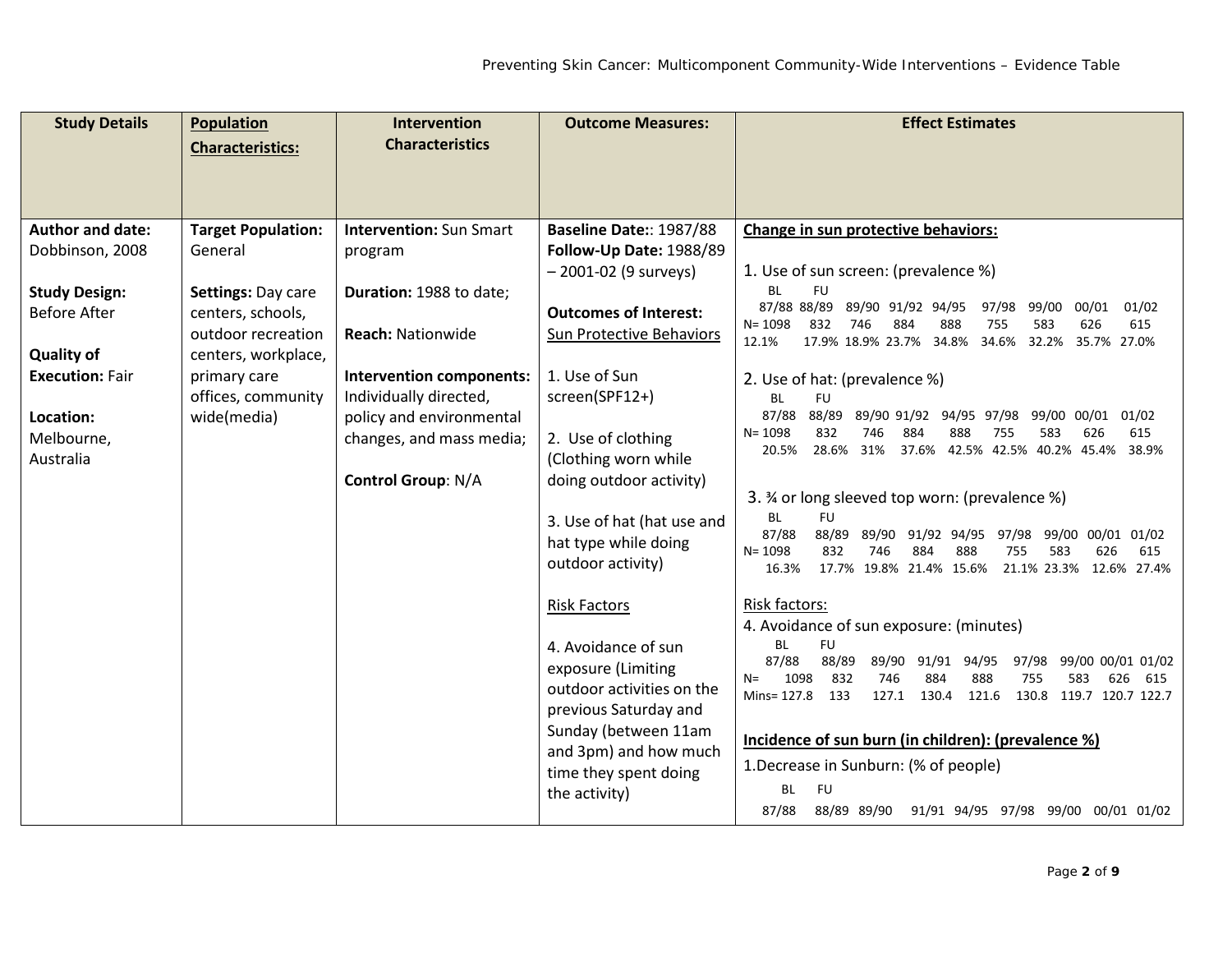|  | Incidence of sun burn       | $N = 1098$                                                   | 832 | 746 | 884     | 888            | 755     | 583  | 626        | 615 |
|--|-----------------------------|--------------------------------------------------------------|-----|-----|---------|----------------|---------|------|------------|-----|
|  | Weekend sunburn (any        | 14.1% 11.5% 8.4% 12.6% 12.8% 8.6%                            |     |     |         |                |         | 8.3% | 13.2% 9.1% |     |
|  | amount of reddening of      |                                                              |     |     |         |                |         |      |            |     |
|  | the skin after being in the | Results from Dobbinson '08b (2006-07 national Sun            |     |     |         |                |         |      |            |     |
|  | sun) - yesterday or on      | <b>Protection Survey: Report 2)</b>                          |     |     |         |                |         |      |            |     |
|  | Saturday, Sunday            |                                                              |     |     | 2003-04 |                | 2006-07 |      |            |     |
|  |                             | $N=$                                                         |     |     | (967)   |                | (871)   |      |            |     |
|  |                             |                                                              |     |     |         | (Prevalence %) |         |      |            |     |
|  |                             | Use of sun screen                                            |     |     | 31      |                | 35      |      |            |     |
|  |                             | $(SPF15+)$                                                   |     |     |         |                |         |      |            |     |
|  |                             | Use of hat                                                   |     |     | 44      |                | 46      |      |            |     |
|  |                             | 3⁄4 or long sleeved                                          |     |     | 21      |                | 23      |      |            |     |
|  |                             | top worn                                                     |     |     |         |                |         |      |            |     |
|  |                             | Decrease in                                                  |     |     | 17      |                | 11      |      |            |     |
|  |                             | Sun burn                                                     |     |     |         |                |         |      |            |     |
|  |                             |                                                              |     |     |         | (Minutes)      |         |      |            |     |
|  |                             | Time spent outdoors                                          |     |     | 117.5   |                | 116     |      |            |     |
|  |                             | Incidence                                                    |     |     |         |                |         |      |            |     |
|  |                             |                                                              |     |     |         |                |         |      |            |     |
|  |                             | Dixon' 08: Observational trend data on use of sun-protective |     |     |         |                |         |      |            |     |
|  |                             | clothing at outdoor leisure settings from 1992 to 2002       |     |     |         |                |         |      |            |     |
|  |                             | Increase in people's use of sun-protective clothing occurred |     |     |         |                |         |      |            |     |
|  |                             | during the SunSmart campaign from 1992-2002 (19.5% in        |     |     |         |                |         |      |            |     |
|  |                             | males and 10.5% in females)                                  |     |     |         |                |         |      |            |     |
|  |                             |                                                              |     |     |         |                |         |      |            |     |
|  |                             |                                                              |     |     |         |                |         |      |            |     |
|  |                             |                                                              |     |     |         |                |         |      |            |     |
|  |                             |                                                              |     |     |         |                |         |      |            |     |
|  |                             |                                                              |     |     |         |                |         |      |            |     |
|  |                             |                                                              |     |     |         |                |         |      |            |     |
|  |                             |                                                              |     |     |         |                |         |      |            |     |
|  |                             |                                                              |     |     |         |                |         |      |            |     |
|  |                             |                                                              |     |     |         |                |         |      |            |     |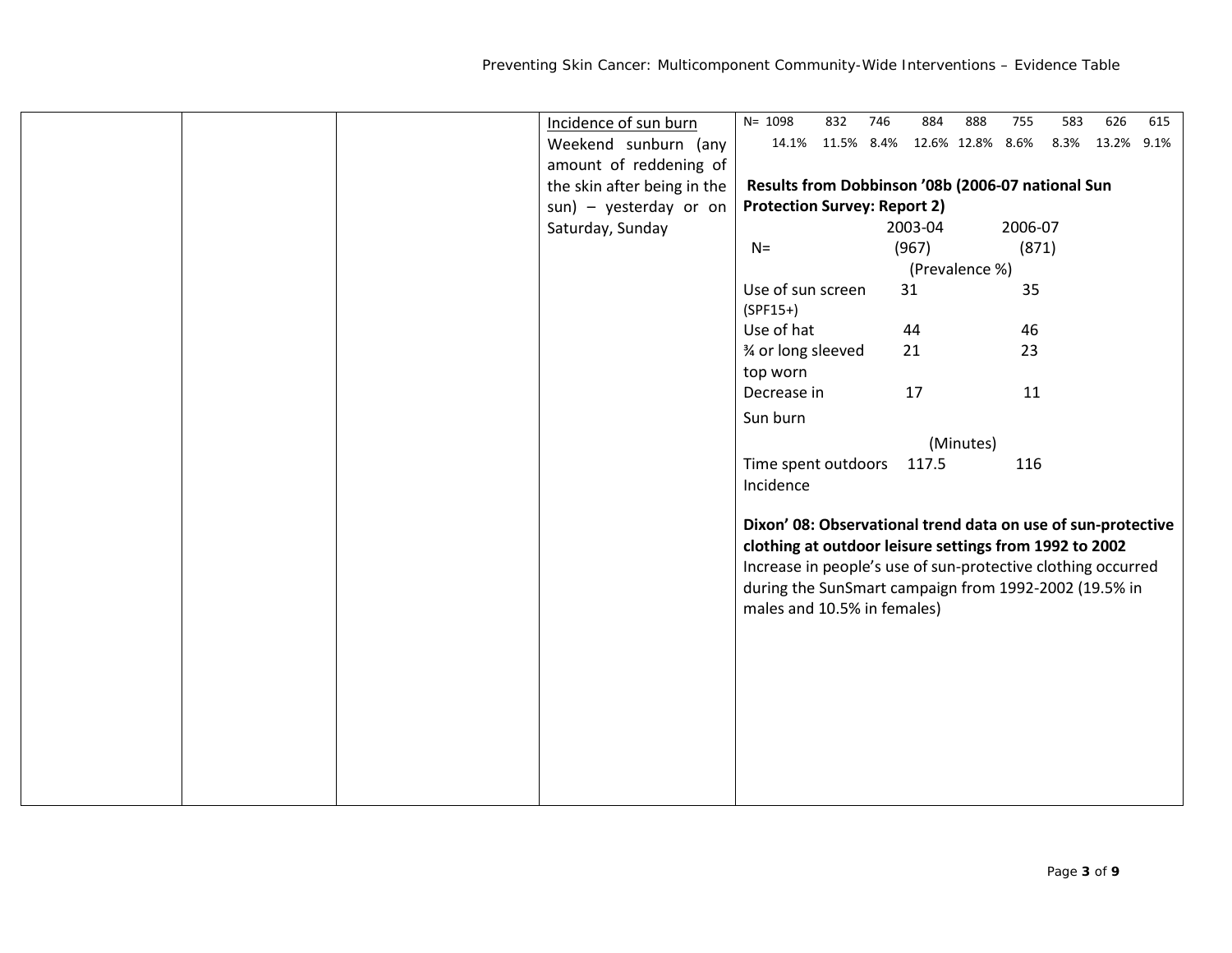| <b>Study Details</b>   | <b>Population</b>         | Intervention                    | <b>Outcome Measures:</b>     | <b>Effect Estimates</b>                             |
|------------------------|---------------------------|---------------------------------|------------------------------|-----------------------------------------------------|
|                        | <b>Characteristics:</b>   | <b>Characteristics</b>          |                              |                                                     |
|                        |                           |                                 |                              |                                                     |
|                        |                           |                                 |                              |                                                     |
|                        |                           |                                 |                              |                                                     |
| Author and date:       | <b>Target Population:</b> | <b>Intervention: Sun Safe</b>   | <b>Baseline Date:: 2000</b>  | Change in sun protective behaviors:                 |
|                        | Adolescents (6-8          | program                         | Follow-Up Date: 2001-03      | 1. Use of Sunscreen (prevalence %)                  |
| <b>Olson, 2007</b>     | grades)                   |                                 | (each year)                  | <b>Baseline</b>                                     |
|                        |                           | <b>Duration: 1996 to 2004</b>   |                              | Control (n=433)<br>65.8%                            |
| <b>Study Design:</b>   | Settings: Middle          |                                 | <b>Outcomes of Interest:</b> | Intervention (n=343)<br>58.0%                       |
| <b>Group RCT</b>       | schools, primary          | Reach: Local (10 towns in       | Sun Protective Behaviors     | Follow up                                           |
|                        | care settings,            | New Hampshire)                  |                              | Control (n=138)<br>13.8%                            |
| <b>Quality of</b>      | recreation centers        |                                 | 1.Sunscreen use              | Intervention (n=349)<br>47.0%                       |
| <b>Execution: Fair</b> |                           | <b>Intervention components:</b> | (sunscreen use by youth      | Absolute change: 41.0 pct. pt. (95% CI: 33.2, 48.8) |
|                        |                           | Individually directed,          | at beach/pool areas)         |                                                     |
| Location: USA          |                           | policy and environmental        |                              | 2. Overall protective behaviors (prevalence %)      |
|                        |                           | changes                         | 2. Overall protective        | <b>Baseline</b>                                     |
|                        |                           |                                 | behavior(Proportion of       | Control (n=433)<br>73.7%                            |
|                        |                           | <b>Control Group: No</b>        | the individual               | Intervention (n=343)<br>71.8%                       |
|                        |                           | intervention                    | adolescent's body            | Follow up                                           |
|                        |                           |                                 | surface area protected       | Control (n=138)<br>56.8%<br>66.1%                   |
|                        |                           |                                 | from sun by clothing,        | Intervention (n=349)                                |
|                        |                           |                                 | sunscreen, or shade)         | Absolute change: 11.2 pct. pt. (95% CI: 1.6, 20.8)  |
|                        |                           |                                 |                              |                                                     |
|                        |                           |                                 |                              |                                                     |
|                        |                           |                                 |                              |                                                     |
|                        |                           |                                 |                              |                                                     |
|                        |                           |                                 |                              |                                                     |
|                        |                           |                                 |                              |                                                     |
|                        |                           |                                 |                              |                                                     |
|                        |                           |                                 |                              |                                                     |
|                        |                           |                                 |                              |                                                     |
|                        |                           |                                 |                              |                                                     |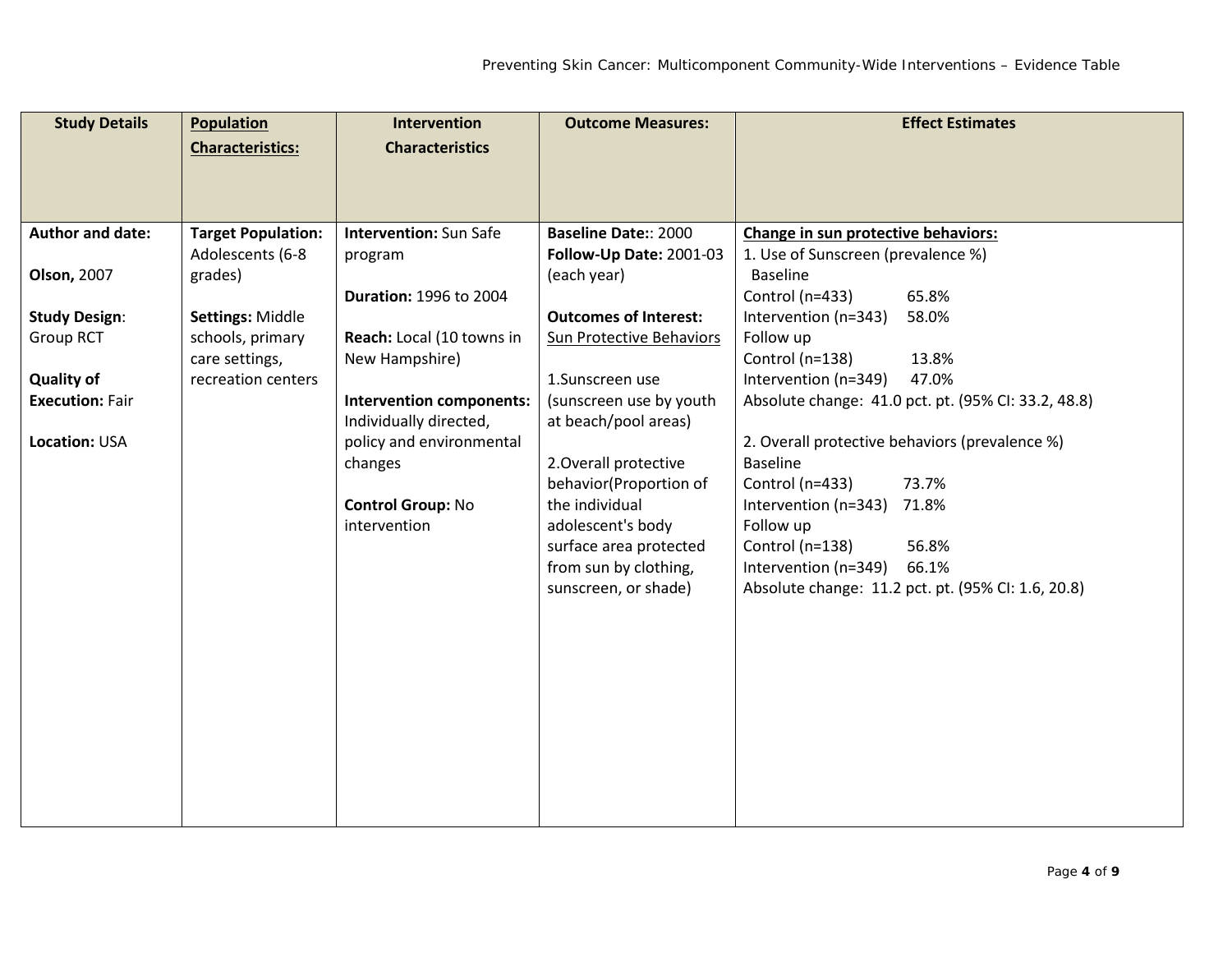| <b>Study Details</b>    | <b>Population</b>         | <b>Intervention</b><br><b>Characteristics</b> | <b>Outcome Measures:</b>                            | <b>Effect Estimates</b>                                    |
|-------------------------|---------------------------|-----------------------------------------------|-----------------------------------------------------|------------------------------------------------------------|
|                         | <b>Characteristics:</b>   |                                               |                                                     |                                                            |
| <b>Author and date:</b> | <b>Target Population:</b> | <b>Intervention: Sun Safe</b>                 | <b>Baseline Date::</b>                              | Change in sun protective behaviors:                        |
| Dietrich, 2000          | Children 2-11 yrs.        | program                                       | 1995(June-August)                                   |                                                            |
|                         |                           |                                               | <b>Follow-Up Date:</b>                              | 1. Use of sunscreen (prevalence %)                         |
| <b>Study Design:</b>    | <b>Settings: Primary</b>  | <b>Duration: 1996 to 2004</b>                 | 1997(June-August)                                   | <b>Baseline</b>                                            |
| <b>Group RCT</b>        | schools, maternity        |                                               |                                                     | Control (n=408):<br>55.0%; Intervention (n=446)<br>44.0%   |
|                         | units, day care           | Reach: Local (10 towns in                     | <b>Outcomes of Interest:</b>                        | Follow up                                                  |
| <b>Quality of</b>       | centers, primary          | New Hampshire)                                | <b>Sun Protective Behaviors</b>                     | Control (n=744)<br>53.0%;<br>Intervention (n=746)<br>63.0% |
| <b>Execution: Fair</b>  | care practices,           |                                               |                                                     | Absolute change: 21.0 pct. pt. (95% CI: 16.0,26.0)         |
|                         | outdoor recreation        | <b>Intervention components:</b>               | 1.Use of sunscreen (child                           |                                                            |
| <b>Location: USA</b>    | centers                   | Individually directed,                        | was protected by                                    | 2. Use of clothing (prevalence %)                          |
|                         |                           | policy and environmental                      | sunscreen on at least one                           | <b>Baseline</b>                                            |
|                         |                           | changes;                                      | body area)                                          | Control (n=408) 27.0%;<br>Intervention ( $n=446$ ) 18.0%   |
|                         |                           |                                               | 2.Use of clothing                                   | Follow up                                                  |
|                         |                           | <b>Control Group: No</b><br>intervention      | (protected by at least                              | Control (n=744) 28.0%;<br>Intervention (n=746) 17.0%       |
|                         |                           |                                               | one item of clothing)                               | Absolute change: -2.0 pct. pt. (95% CI: -6.2, 2.2)         |
|                         |                           |                                               |                                                     | 3. Use of shade (prevalence %)                             |
|                         |                           |                                               | 3. Use of shade                                     | <b>Baseline</b>                                            |
|                         |                           |                                               | (protected by shade)                                | Control (n=408) 9.0%; Intervention (n=446) 8.0%            |
|                         |                           |                                               |                                                     | Follow up                                                  |
|                         |                           |                                               | 4. Overall protective                               | Control (n=744) 14.0%; Intervention (n=746) 13.0%          |
|                         |                           |                                               | behavior (protected on at<br>least one body area by | Absolute change: No change (95% CI: -3.5, 3.5)             |
|                         |                           |                                               | sunscreen, clothes, or                              | 4. Overall protective practices (prevalence %)             |
|                         |                           |                                               | shade)                                              | Baseline                                                   |
|                         |                           |                                               |                                                     | Control (n=408)<br>$7.3\%;$<br>Intervention (n=446) 5.8%   |
|                         |                           |                                               |                                                     | Follow up                                                  |
|                         |                           |                                               |                                                     | Control (n=744)<br>70.0%; Intervention (n=746) 67.0%       |
|                         |                           |                                               |                                                     | Absolute change: 12.0 pct.pt.(95% CI: 7.3, 16.7)           |
|                         |                           |                                               |                                                     |                                                            |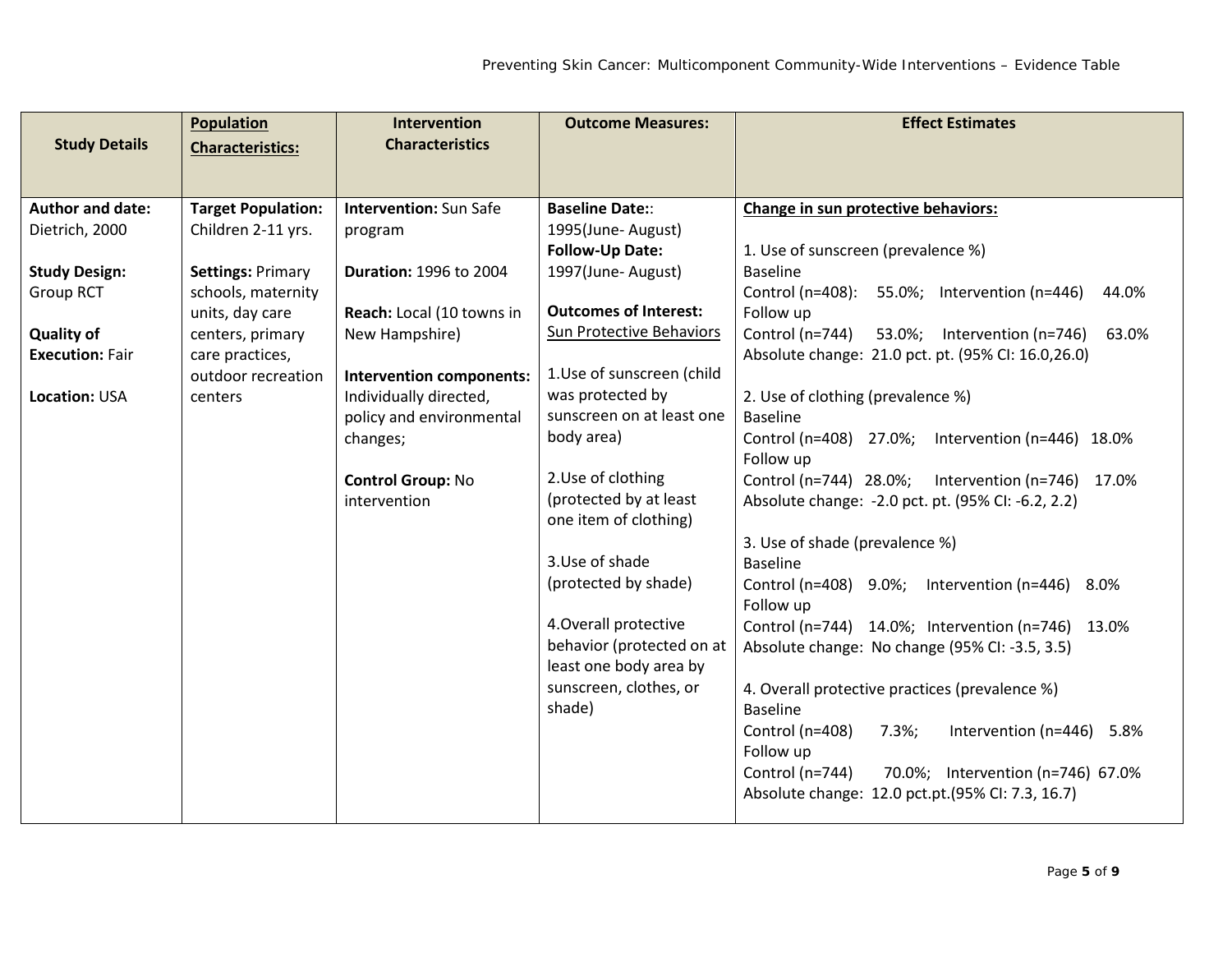| <b>Study Details</b>    | <b>Population</b>          | <b>Intervention</b>             | <b>Outcome Measures:</b>       | <b>Effect Estimates</b>                                  |
|-------------------------|----------------------------|---------------------------------|--------------------------------|----------------------------------------------------------|
|                         | <b>Characteristics:</b>    | <b>Characteristics</b>          |                                |                                                          |
|                         |                            |                                 |                                |                                                          |
| <b>Author and date:</b> | <b>Target Population:</b>  | <b>Intervention: Falmouth</b>   | <b>Baseline Date:: October</b> | Change in sun protective behaviors                       |
| Miller, 1999            | Children (0-13 yrs.)       | Safe Skin Project               | 1994                           | In children (parents proxy for children)                 |
|                         |                            |                                 | Follow-Up Date: October        | 1. Use of sun screen (% used sun screen)                 |
| <b>Study Design:</b>    | <b>Settings: Maternity</b> | <b>Duration: 1994-97</b>        | 1997                           | Among < 6 yrs. old children                              |
| <b>Before After</b>     | units, day care            |                                 |                                | Base line (n=222) 42.9%; Follow up(n=172) 43.9%          |
|                         | centers,                   | Reach: Local(Falmouth,          | <b>Outcomes of Interest:</b>   | Absolute change: 22.5 pct. pt. (95% CI: 13.0%, 32.0%)    |
| <b>Quality of</b>       | elementary                 | MA)                             | Sun Protective Behaviors       |                                                          |
| <b>Execution: Fair</b>  | schools, outdoor           |                                 |                                | Among 6-13 yrs. old                                      |
|                         | recreation centers,        | <b>Intervention components:</b> | 1.Use of sun screen            | Base line (n=284) 54.6%; Follow up(n=305) 55.0           |
| <b>Location: USA</b>    | community                  | Individually directed, mass     | In children (parents proxy     | Absolute change: 17.0 pct. pt. (95% CI: 9.2%, 25.0%)     |
|                         | wide(media)                | media                           | for children) (wears sun       |                                                          |
|                         |                            |                                 | screen 6 of 6 hours            | Among parents                                            |
|                         |                            | <b>Control Group: N/A</b>       | outside)                       | Base line (n=506) 72.8%; Follow up(n=477) 79.6%          |
|                         |                            |                                 | In Parents (wears sun          | Percent Point change: 6.8 pct. pt. (95% CI: 1.5%, 12.1%) |
|                         |                            |                                 | screen outside usually)        |                                                          |
|                         |                            |                                 |                                | 2. Use of hat (% wear hat at beach)                      |
|                         |                            |                                 | 2. Use of hat in children      | Among < 6 yrs. old children                              |
|                         |                            |                                 | (wears hat at beach            | Base line (n=222) 49.1%; Follow up (n=172) 46.7%         |
|                         |                            |                                 | usually)                       | Absolute change: -2.4 pct. pt.(95% CI: -12.3%, 7.5%)     |
|                         |                            |                                 | 3. Use of clothing in          | Among 6-13 yrs. old                                      |
|                         |                            |                                 | children (wears shirt at       | Base line (n=284) 26.1%;<br>Follow $up(n=305)$ 22.3%     |
|                         |                            |                                 | beach)                         | Absolute change: -3.8 pct. pt. (95% CI: -10.7%, 3.1%)    |
|                         |                            |                                 |                                | 3. Use of clothing (% wear shirt at beach)               |
|                         |                            |                                 |                                | Among < 6 yrs. children                                  |
|                         |                            |                                 |                                | Base line (n=222) 58.4%; Follow up(n=172) 53.7%          |
|                         |                            |                                 |                                | Absolute change: -4.7 pct. pt. (95% CI: -14.6%, 5.2%)    |
|                         |                            |                                 |                                |                                                          |
|                         |                            |                                 |                                | Among 6-13 yrs. old                                      |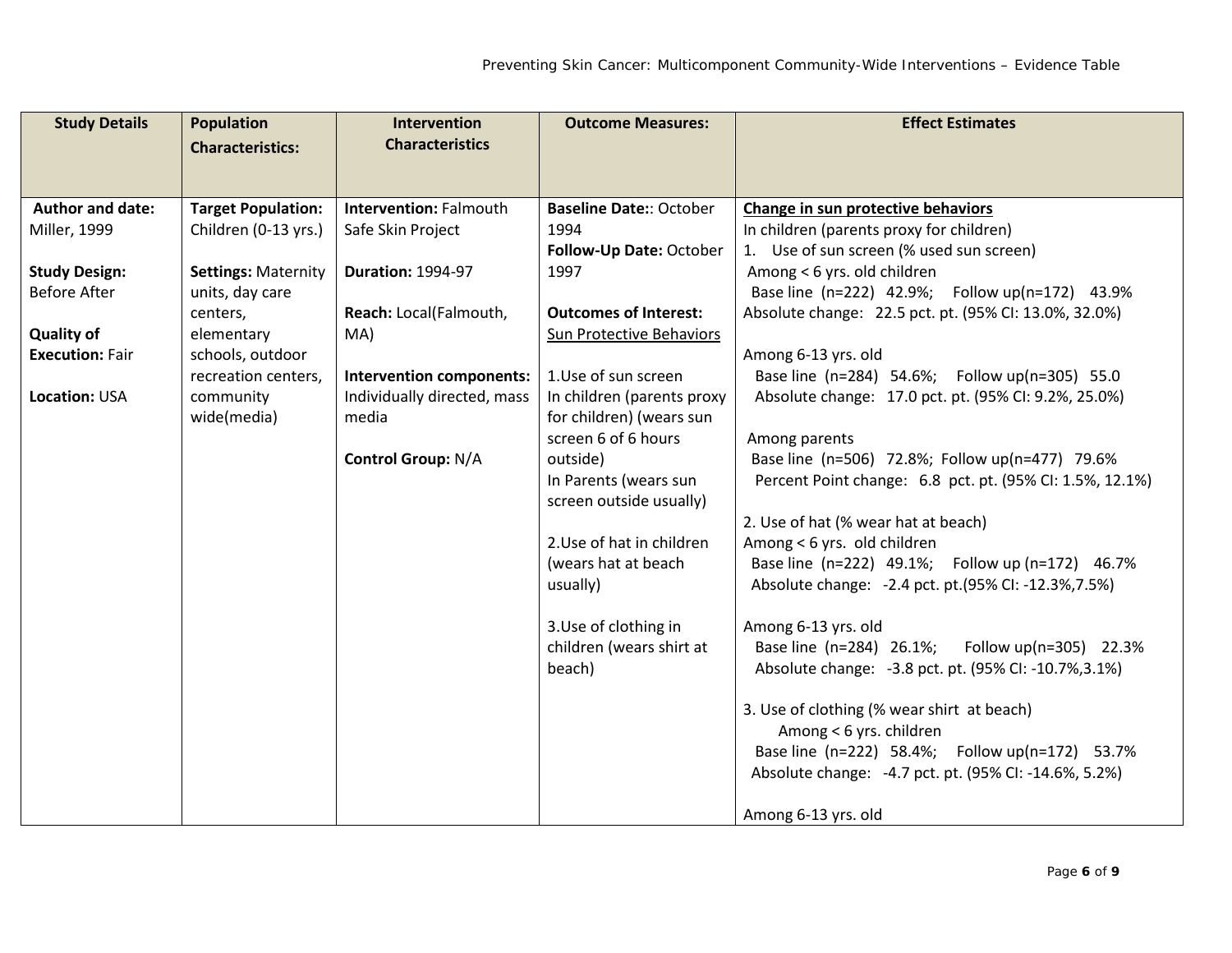|  |                           | Base line (n=284) 46.4%; Follow up(n=305) 35.4%          |
|--|---------------------------|----------------------------------------------------------|
|  |                           | Absolute change: -11.0 pct. pt. (95% CI: -18.9%,-3.1%)   |
|  |                           |                                                          |
|  | <b>Risk Factors</b>       | Risk factors (children and parents):                     |
|  |                           |                                                          |
|  |                           |                                                          |
|  | 4. Avoidance of UV        | 1. Avoidance of sun exposure practices (% sunbathe less) |
|  | exposure among children   | Among 6-13 yrs. children                                 |
|  | and parents- Limiting     | Base line (n=284) 93.2%; Follow up (n=305) 96.0%         |
|  | time in sun (sunbathe     | Absolute change: 2.8 pct. pt. (95% CI: -0.9%, 6.5%)      |
|  | less than used to)-       |                                                          |
|  | converted the numbers)    | Among parents                                            |
|  |                           | Base line (n=506) 96.9%; Follow up (n=477) 98.2%         |
|  |                           |                                                          |
|  |                           | Absolute change: 1.3 pct. pt. (95% CI: -0.6%, 3.2%)      |
|  |                           |                                                          |
|  |                           | Incidence of sun burn (in children): % of children       |
|  |                           | Among < 6 yrs. olds                                      |
|  |                           | Base line (n=222) 18.6%; Follow up(n=172) 3.2%           |
|  | Incidence of sun burn (in |                                                          |
|  | children)- did child ever | Absolute change: -15.4 pct. pt. (95% CI: -21.2% -9.6%)   |
|  | had a painful sunburn     |                                                          |
|  |                           | Among 6-13 yrs. olds                                     |
|  |                           | Base line (n=284) 46.8%; Follow up(n=305) 40.0%          |
|  |                           | Absolute change: -6.8 pct. pt. (95% CI: -14.8%, 1.2%)    |
|  |                           |                                                          |
|  |                           |                                                          |
|  |                           |                                                          |
|  |                           |                                                          |
|  |                           |                                                          |
|  |                           |                                                          |
|  |                           |                                                          |
|  |                           |                                                          |
|  |                           |                                                          |
|  |                           |                                                          |
|  |                           |                                                          |
|  |                           |                                                          |
|  |                           |                                                          |
|  |                           |                                                          |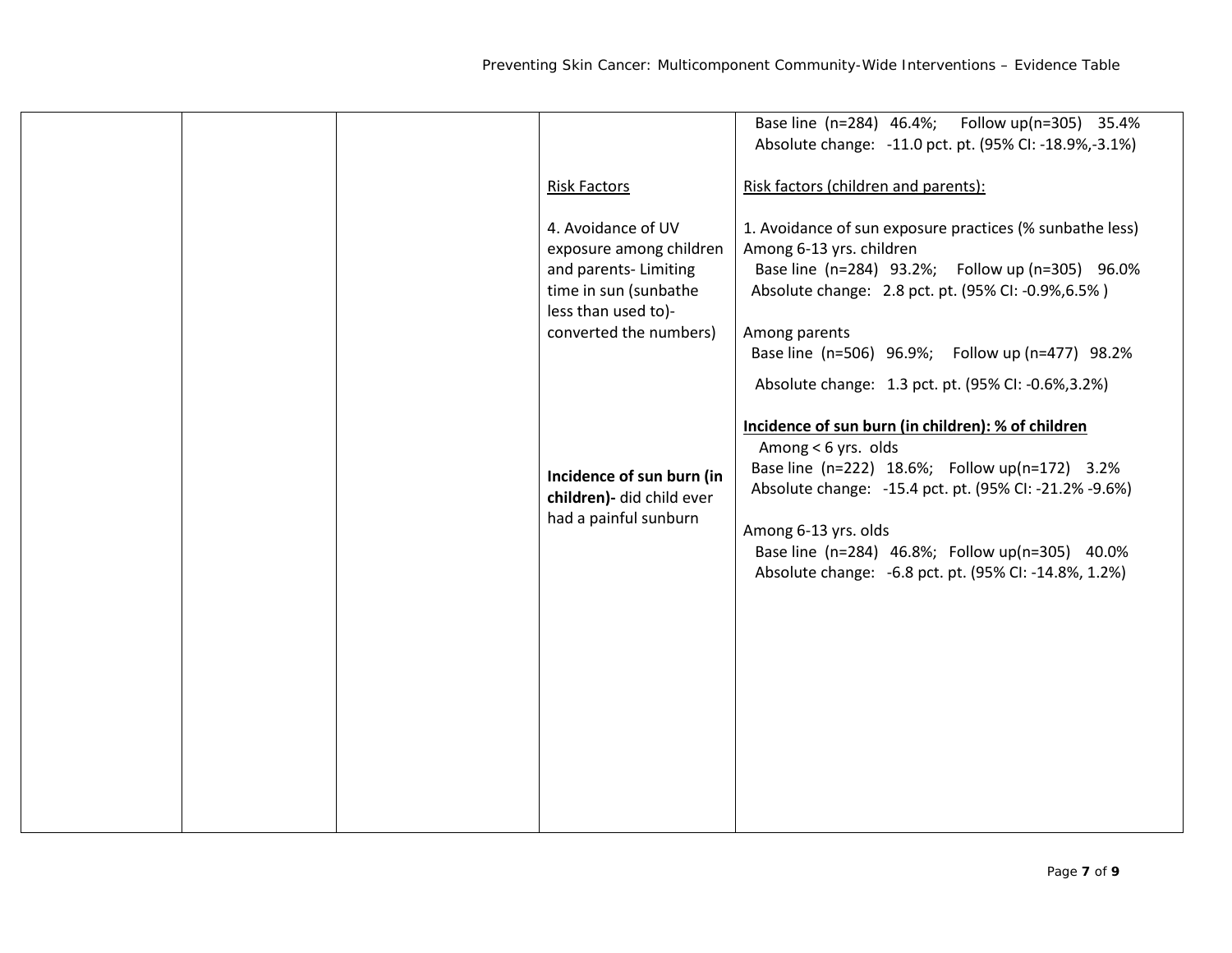| <b>Study Details</b>    | <b>Population</b>         | <b>Intervention</b>          | <b>Outcome Measures:</b>        | <b>Effect Estimates</b>                       |
|-------------------------|---------------------------|------------------------------|---------------------------------|-----------------------------------------------|
|                         | <b>Characteristics:</b>   | <b>Characteristics</b>       |                                 |                                               |
|                         |                           |                              |                                 |                                               |
| <b>Author and date:</b> | <b>Target Population:</b> | <b>Intervention: Seymour</b> | <b>Baseline Date:: 1997;</b>    | Change in sun protective behaviors:           |
| NSW cancer              | Children (0-11yrs.)       | Snowman                      | Follow-Up Date: 1997/98         |                                               |
| council, 1998           |                           |                              | - 1999/2000(end of each         | 1. Use of sunscreen                           |
|                         | Settings: Child care      | Duration: 1997-2000;         | summer)                         | Absolute change from 1997-2000                |
| <b>Study Design:</b>    | centers, schools,         |                              |                                 | Parents: 7.5 pct. pt.; Children: 7.8 pct. pt. |
| <b>Before After</b>     | community wide            | Reach: State wide(NSW)       | <b>Outcomes of Interest:</b>    |                                               |
|                         | (media)                   |                              | <b>Sun Protective Behaviors</b> | 2. Use of clothing                            |
| <b>Quality of</b>       |                           | Intervention components:     |                                 | Absolute change from 1997-2000                |
| <b>Execution: Fair</b>  |                           | Individually directed,       | 1.Sunscreen                     | Parents: 8.3 pct. pt; Children: 8.2 pct. pt   |
|                         |                           | environmental changes,       | use(Sunscreen use in            | 3. Use of hat                                 |
| Location: Australia     |                           | and mass media               | children and parents)           | Absolute change from 1997-2000                |
|                         |                           | <b>Control Group: N/A</b>    | 2. Use of clothing              | Parents: -3.4 pct. pt; Children: -4.8 pct. pt |
|                         |                           |                              | (Clothing use in children       |                                               |
|                         |                           |                              | and parents)                    | 4. Use of shade                               |
|                         |                           |                              |                                 | Absolute change from 1997-2000                |
|                         |                           |                              | 3. Use of hat (Clothing         | Parents: 6.3 pct. pt; Children: 5.8 pct. pt   |
|                         |                           |                              | use in children and             |                                               |
|                         |                           |                              | parents)                        |                                               |
|                         |                           |                              |                                 |                                               |
|                         |                           |                              | 4. Use of shade (Clothing       |                                               |
|                         |                           |                              | use in children and             |                                               |
|                         |                           |                              | parents)                        |                                               |
|                         |                           |                              |                                 |                                               |
|                         |                           |                              |                                 |                                               |
|                         |                           |                              |                                 |                                               |
|                         |                           |                              |                                 |                                               |
|                         |                           |                              |                                 |                                               |
|                         |                           |                              |                                 |                                               |
|                         |                           |                              |                                 |                                               |